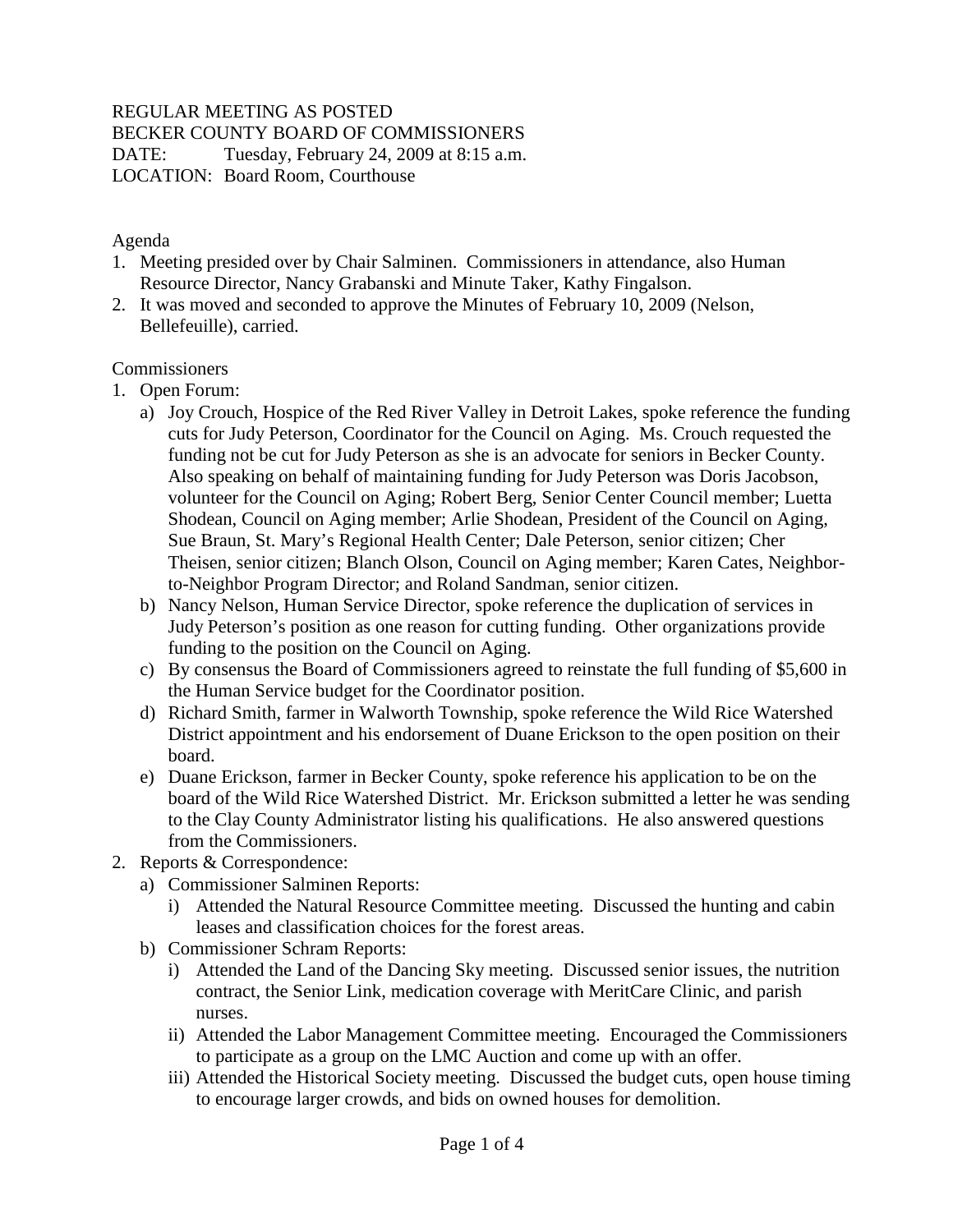- iv) Attended the Development Achievement Center meeting. Discussed the budget cuts and the need to increase attendance.
- v) Attended the WesMin Resource Conservation & Development meeting in Wadena. Discussed the biomass demonstration scheduled for March  $26<sup>th</sup>$ .
- c) Commissioner Nelson Reports:
	- i) Attended the Lake Agassiz Regional Library executive board meeting. Discussed maintenance of effort contributions not yet submitted by three counties. They are planning a trip to Clearwater County to discuss the ramifications of their not meeting contributions on the state funds available to the Library.
	- ii) Attended the Extension meeting. Tracy Baker gave a presentation on Nutrition. The need is growing for school lunches provided to area children. Ms. Baker was featured in the Source published by the University of Minnesota. Discussed the published 2008 Minnesota Wheat Research Review and Farm Cropping Trials.
- d) Commissioner Knutson Reports:
	- i) Attended the Fair Board meeting. Discussed the budget, the new plans for a 4-H dance at the Fair, maintenance on the livestock barn, and opening bids for the expansion for Mahube.
- e) Commissioner Bellefeuille Reports:
	- i) Attended the Economic Development Authority meeting. Discussed the purchase agreement for the Lake Park houses and the preliminary plans for the Frazee expansion.
- 3. Appointments:
	- a) It was moved and seconded to approve the re-appointment of Jim Bruflodt in District 2 to the Board of Adjustments (Salminen, Nelson), carried.
	- b) It was moved and seconded to approve the appointment of Dr. Neil Jonason to the Sunnyside Care Center Board (Nelson, Bellefeuille), carried.
	- c) Commissioner Nelson announced the award of the Caregiver of the Year by the Aging Services of Minnesota for Joanne Sherbrooke, a nurse at Sunnyside Care Center.
	- d) It was moved and seconded to approve the appointment of Commissioner Nelson to the Highway Committee, the removal of Commissioner Nelson from the Human Services Committee and the appointment of Commissioner Salminen to the Human Services Committee (Nelson, Knutson), carried.
	- e) It was moved and seconded to approve Resolution 02-09-2L, the Resolution of Support for the Establishment of a Northern Minnesota Veterans Home (Knutson, Schram), carried.
	- f) Discussion was held on the procedure for the meeting scheduled on May 12, 2009 with emphasis that the Board members make a decision on the direction the Board wishes to go prior to the meeting date.

Auditor-Treasurer

- 1. It was moved and seconded to approve Resolution 02-09-2D, a gambling permit for the Cormorant Lions Club for a raffle on May 9, 2009 at the Cormorant Community Center in Cormorant Township (Nelson, Schram), carried.
- 2. It was moved and seconded to approve Resolution 02-09-2E, a gambling permit for the Cormorant Lions Club for a raffle on September 25, 2009 at the Cormorant Community Center in Cormorant Township (Nelson, Schram), carried.
- 3. It was moved and seconded to approve the advertisement for a public hearing to be set at the March  $10^{th}$  Board Meeting at 10:00 a.m. for the New Off Sale Liquor License for Forbes, LLC – DBA Osage Liquor, Eugene D. Forbes, President (Nelson, Bellefeuille), carried.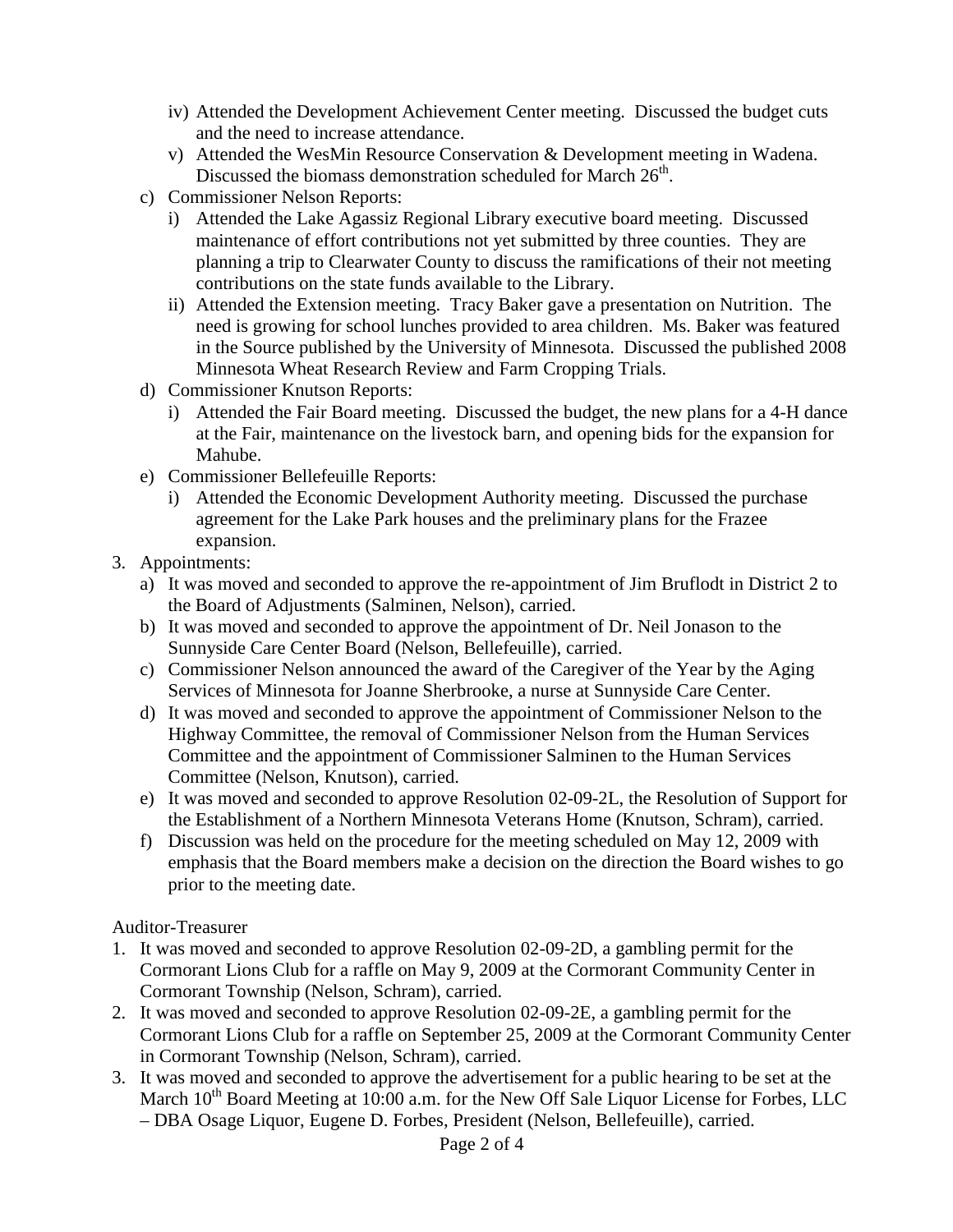# Finance Committee Minutes

- 1. It was moved and seconded to approve the Claims with the removal of Sand Bags Warehouse in the amount of \$2,662.50, and the addition of the 90 day claims from Becker County Recorder for EDA fees due to misplaced invoices, Jon & Sons Disposal due to missed invoices in 2007, and Innovis Health Care for Coroner fees (Bellefeuille, Schram), carried.
- 2. It was recommended by the Finance Committee to approve the Sheriff requests for a part-time correction officer and to renew the quarter time Sentence to Serve position in coordination with Mahnomen County; it was recommended to defer the purchase of 10,000 sand bags for further investigation.
- 3. It was recommended by the Finance Committee to approve the Environmental Services request to approve the bid from Wenck Associates for a long term plan at the solid waste facility.
- 4. It was recommended by the Finance Committee to approve the Natural Resource Management request for acceptance of the low bid from Superior Forestry Service for tree planting.
- 5. It was recommended by the Finance Committee for the Highway to wait until a further meeting to advertise and hire seasonal employees and to wait for the Highway Committee recommendations for the seasonal material requirements bids.
- 6. It was moved and seconded to approve the Cash and Investment summaries for December 2008 and January 2009 (Bellefeuille, Knutson), carried.
- 7. It was moved and seconded to approve the Auditor-Treasurer Fee Schedule Update to change the escrow fees from file based to seasonal calculation (Schram, Bellefeuille), carried.

# Environmental

- 1. It was moved and seconded to approve signing the letter of support for the MN Paint Stewardship Program bill currently under consideration by the Minnesota Legislature (Knutson, Nelson), carried.
- 2. It was moved and seconded to approve acceptance of the bid from Wenck Associates in the amount of \$13,100 to assist in long term planning at the Transfer Station site and our county wide recycling program (Bellefeuille, Knutson), carried.

# **Sheriff**

- 1. It was moved and seconded to approve Resolution 02-09-2A to hire a part-time Correctional Officer due to a resignation (Schram, Bellefeuille), carried.
- 2. It was moved and seconded to approve the Agreement with Minnesota Department of Corrections for fiscal 2009-2010 Sentence to Serve with quarter time share with Mahnomen County in the amount of \$18,900 (Bellefeuille, Schram), carried.
- 3. Sheriff Gordon presented information on the new notification system being discussed by local entities.

# Natural Resource Management

1 . It was moved and seconded to approve the acceptance of the low bid from Superior Forestry Services, Inc. for the planting of tree seedlings in the amount of \$55.70/thousand for a total cost of \$14,000 (Bellefeuille, Schram), carried.

Highway